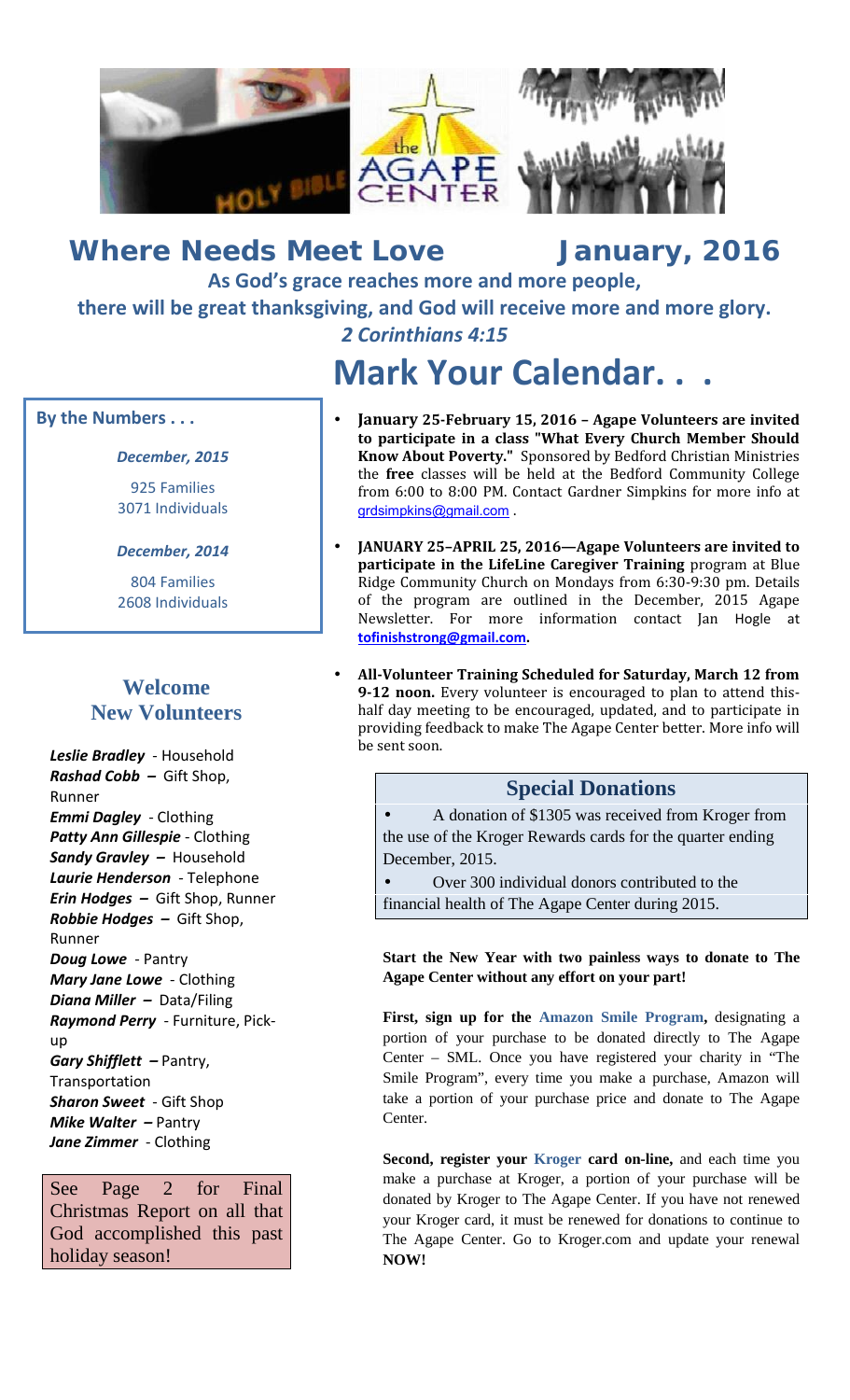# **Agape served record numbers in December!**

For the first time in its history, The Agape Center provided gifts to over 3000 residents of Bedford and Franklin Counties. 925 clients, representing 3071 individuals, each saw a mentor, received a personal gift basket, plus gifts for their family members, during the month of December. That is over 900 individuals who were touched with the love of Jesus by everyone they encountered within Agape, from the front desk, to mentors to the store clerks and the gift shop hosts, and then the pantry and furniture volunteers! What an opportunity to serve our community on behalf of Jesus!

In addition, the Warm Hearts- Happy Feet program provided over 900 children from 377 families with either a new warm jacket or coat, or new shoes or boots.

Many thanks to the church members who purchased and wrapped these items, and to the special volunteers who sorted and prepared them for distribution to each family.

The lovely gift baskets have been in the making throughout the year. Janet Sellers and Eileen Hawkins co-chair the Gift Baskets. Janet praised the "abundance of beautiful items received during the year, the awesome volunteers, and the seven ladies who actually put the 2465 baskets together. We had enough gifts to last through the very last day! It melted our hearts to see the clients' tears of gratitude, especially from delighted children who had no reason to expect anything for Christmas. And the best part is that each gift included a tract pointing them to Jesus. Our cups 'simply runneth over'. So many of the volunteers agreed that this is the one place we can witness to so

many people in the comfort of our own community. Our ministry can only be attributed to the prayers that cover each and every day!"

### **New Year's Day at Agape**

It was New Year's Day, January 1, 2016. The Agape Center was closed, but the volunteers were still working. In fact, the place was buzzing with activity, from books to clothing, from sorting intake items to the regular Friday food pick-up, as volunteers prepared for opening day of 2016.

**Jim Stanley (left) and William Wallace (right) prepare for the pick-up at Wal-Mart. William comes to Agape as often as possible to fulfill his community service requirements for his high school.**





**Robbie Hallock getting ready to make the Friday Bonsack Wal-Mart pick-up.**

**Bonnie Fiori and Brenda East rejoicing over a case of presentation Bibles. Agape is always in need of Bibles, especially for children and teens. If you have an old, tattered Bible, Agape partners with a ministry that uses worn out Bibles overseas, so bring them in!**

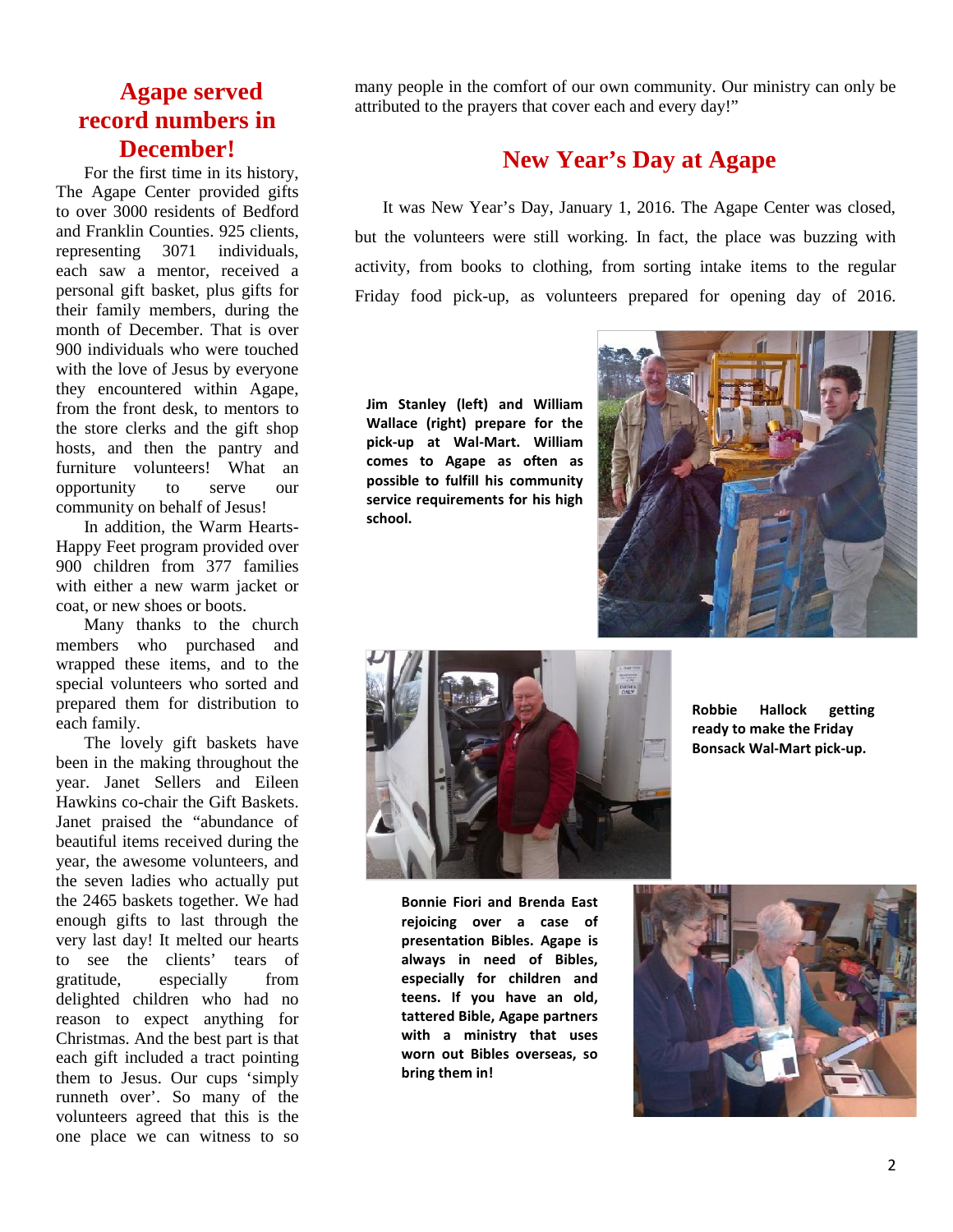#### **GOD STORIES**

### **A Living Faith**

In Spring 2015, Melissa Hairston wasn't expected to live. She had been beaten up in her own home by two women, one of whom she knew. After they left, she struggled to get herself onto her sofa. When a family member came and found her later, she was taken to the hospital. As a result of her injuries, she had a stroke, lung damage, and a bleak prognosis. After two weeks on the ventilator, Melissa woke up and was eventually moved to PCU from ICU. Her memory started to return but she still had no feeling in her legs, was very confused, and had no balance from the head injury she had suffered.



#### **Melissa Hairston**

Melissa was very angry with the women who had harmed her. However, as her hospitalization wore on and as her healing was restored, and she had plenty of time to think. As she became more alert, she just kept praying and trusting God for healing. She knew the Lord would help her and she gave Him her anger and her heart.

Melissa eventually realized the only option she had was to forgive her attackers.

When she returned home after her extended hospitalization, her son wanted her to bring charges against her assailants. But she refused, saying, "I've already forgiven them."

Melissa's physical healing was completed by fall, 2015, as all remnants of the assault are gone. She has no limp and now claims that her memory is better than it was before. While she was in the hospital, as she was recovering, and since she returned home, her constant refrain is 'God is going to fix that'.

Mentor Gini Lohmeyer remembered her first visit with Melissa about five years ago, "when she was in a desperate state of mind. It was at that point that she accepted Jesus as her Savior and Lord. Melissa's response in the midst of such trauma during 2015 demonstrated God's faithfulness in Melissa's life".

Gini concluded, "The fact that she keeps giving everything to God is truly a testament to her strong faith in Him. It is a privilege to see clients over a period of time as their walk with the Lord is progressively stronger and to see how God works in each individual's life."

#### **My Two Strongest Soldiers Passed Away in My Arms**

Regina Rodriguez "never asked for any help, but Christmas was coming and I wanted to provide something for my three kids, aged 11, 13, 14…all in middle school in  $6<sup>th</sup>$ ,  $7<sup>th</sup>$  and  $8<sup>th</sup>$  grades". My mom encouraged me to come to The Agape Center, and I felt comfortable the minute I walked in the door. People have been friendly, wanting to help me."

Regina described how she had been turned away, rudely, by an

organization because she didn't live in their service area. That made her very skeptical about coming to another 'helping organization'.

Her mentor on that first visit was Marion Reed, whom Regina calls 'my angel'. "She treated me like I am someone and encouraged me to be clear about my needs and not to be ashamed."

In the midst of an already difficult holiday season, Regina's father passed away on December 31, 2015. She lost her brother four years ago in February. These two losses have been extremely difficult



**Regina Rodriguez**

for her, adding to the financial and emotional stresses of the holidays. Between tears, Regina continued to thank the volunteers at Agape for "making me feel like I can hold my head up and not be ashamed".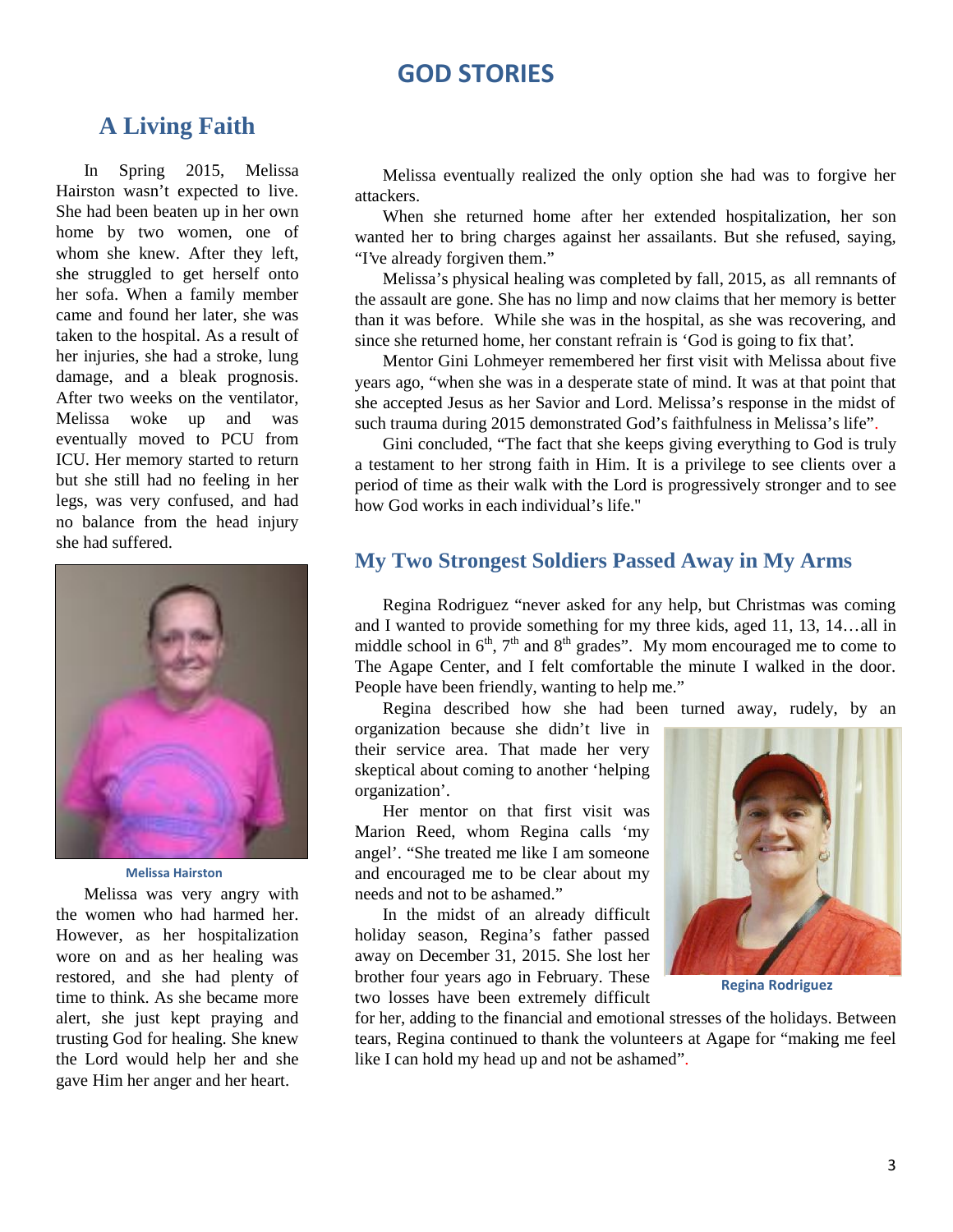### **GOD STORIES**

#### **Just What I Needed**

Kathy Richards worked hard for 15 years at Michael's Crafts when she was told that her job would no longer be fulltime and that her hourly wage would be cut. She had assumed she would retire from Michael's, a job she really enjoyed. But once that job was reduced, she could no longer afford driving to Roanoke for the work, and had to face reality. She decided to return to school and try to do something she would find truly rewarding – the medical field.

In May, she will graduate from Virginia Western Community College with a double-major in Medical Office Management and Medical Coding and Billing. She thought she was all ready for the two internships she needed to complete at Carilion Clinic this spring, but then learned that she needed to wear a uniform for the job.

"Are you tired? Worn out? Burned out on religion? Come to me. Get away with me and you'll recover your life. I'll show you how to take a real rest. Walk with me and work with me—watch how I do it. Learn the unforced rhythms of grace. I won't lay anything heavy or ill-fitting on you. Keep company with me and you'll learn to live freely and lightly." *Jesus* (Matthew 11:28-29 MSG)

Once again Kathy turned to God, praying that The Agape Center would have what she needed. She was overjoyed to walk into the store and see four scrub tops, in her size, right on the end of the rack – waiting for her! Now she will start her final semester, just counting down until graduation.

**Kathy Richards with her scrub tops – just in time for her internship.**



# **I Found Jesus at Agape!**

The first time Sheri Saul came to Agape, about 1 year ago, she was mentored by Marion Reed. "Marion brought a joyfulness to the conversation, and showed me a Jesus I never knew. I had been brought to church by my parents, and attended Sunday School. However, I never understood that I could have a personal relationship with Jesus.

"Marion showed me step by step how I could know Jesus, and she prayed with me, allowing me to accept Jesus as my Savior.

At that meeting, she also gave me a book, *Jesus Calling*. She wrote a note to me in the front of it. Every day, I read the daily devotional with my eight year old daughter. She and I attend Blue Ridge Bible



**Sheri Saul**

Church in Forest with my neighbor."

Sheri works as an in-home caregiver and hopes to be able to purchase a car soon. Then she will have transportation of her own for herself and her daughter.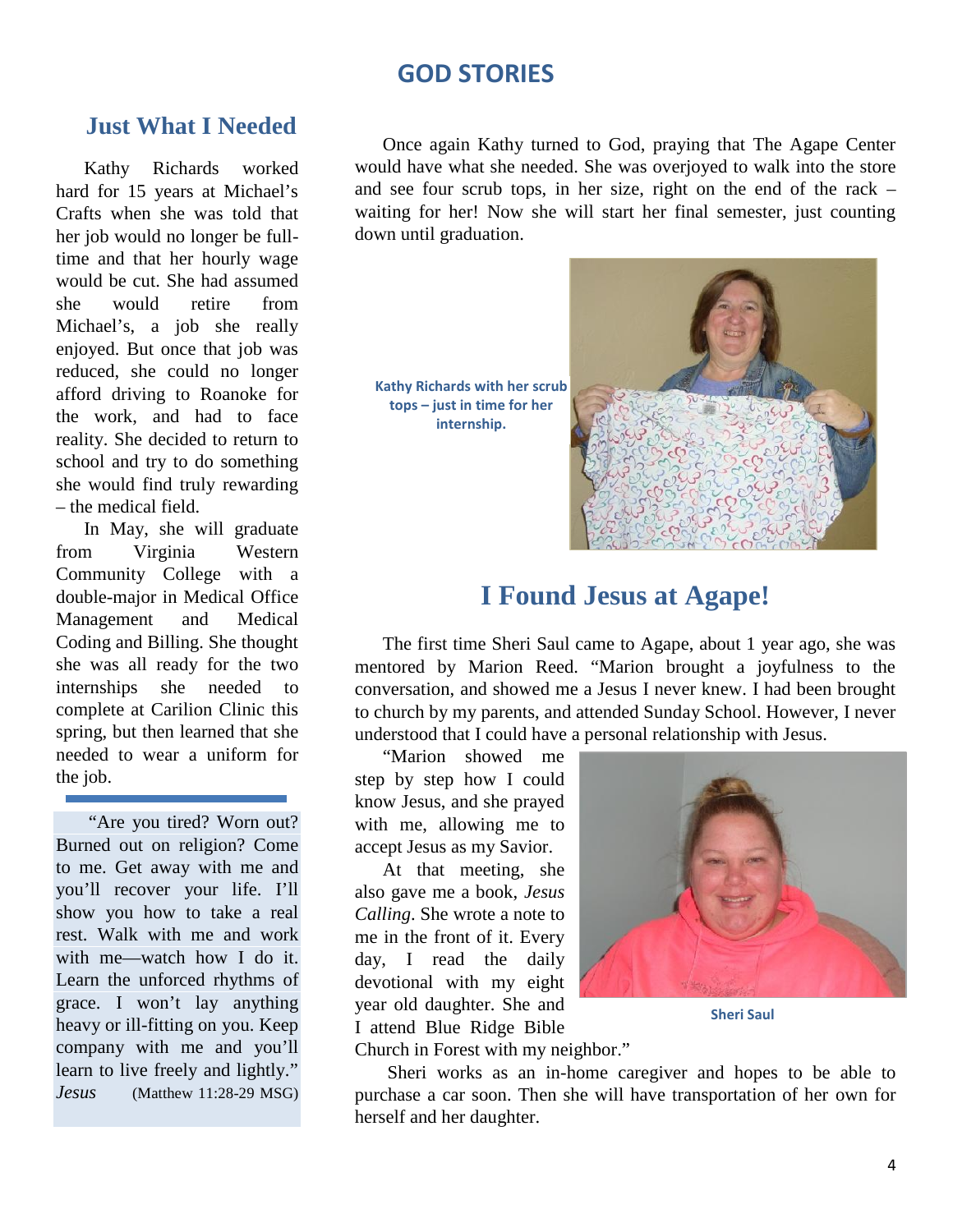# **Responding to God's Voice**



**Client Christina Brickey**



**Client Sue Hood (right) with daughter Cindy and granddaughter Layla-Ann.**

# **Gatorade from God's Pit Crew**

When the Transportation Team from Agape returns from the warehouse at God's Pit Crew, they are loaded up with water and Gatorade for our clients. God's Pit Crew collects items needed for emergencies, such as tornadoes, hurricanes, etc, where they deploy trailer-loads of goods to help people in catastrophic situations. Whenever they have a surplus, they provide their 'overstock' to organizations like The Agape Center, to help with their client needs. Gatorade is a God-send for many clients, especially those with diabetes in their homes.

Christina Brickey was so thankful to learn that we had plenty of Gatorade in December because both she and her Grandmother rely on this drink. Christina takes medications which make her thirsty all the time, and her grandmother is diabetic, so they especially need it, but there are 8 people in the family, so everyone benefits from a healthier beverage!

Sue Hood, who has ten people in her home, also appreciates having a beverage, which is not full of sugar, especially for the children.

**A recent load of Gatorade helps people in our community.**



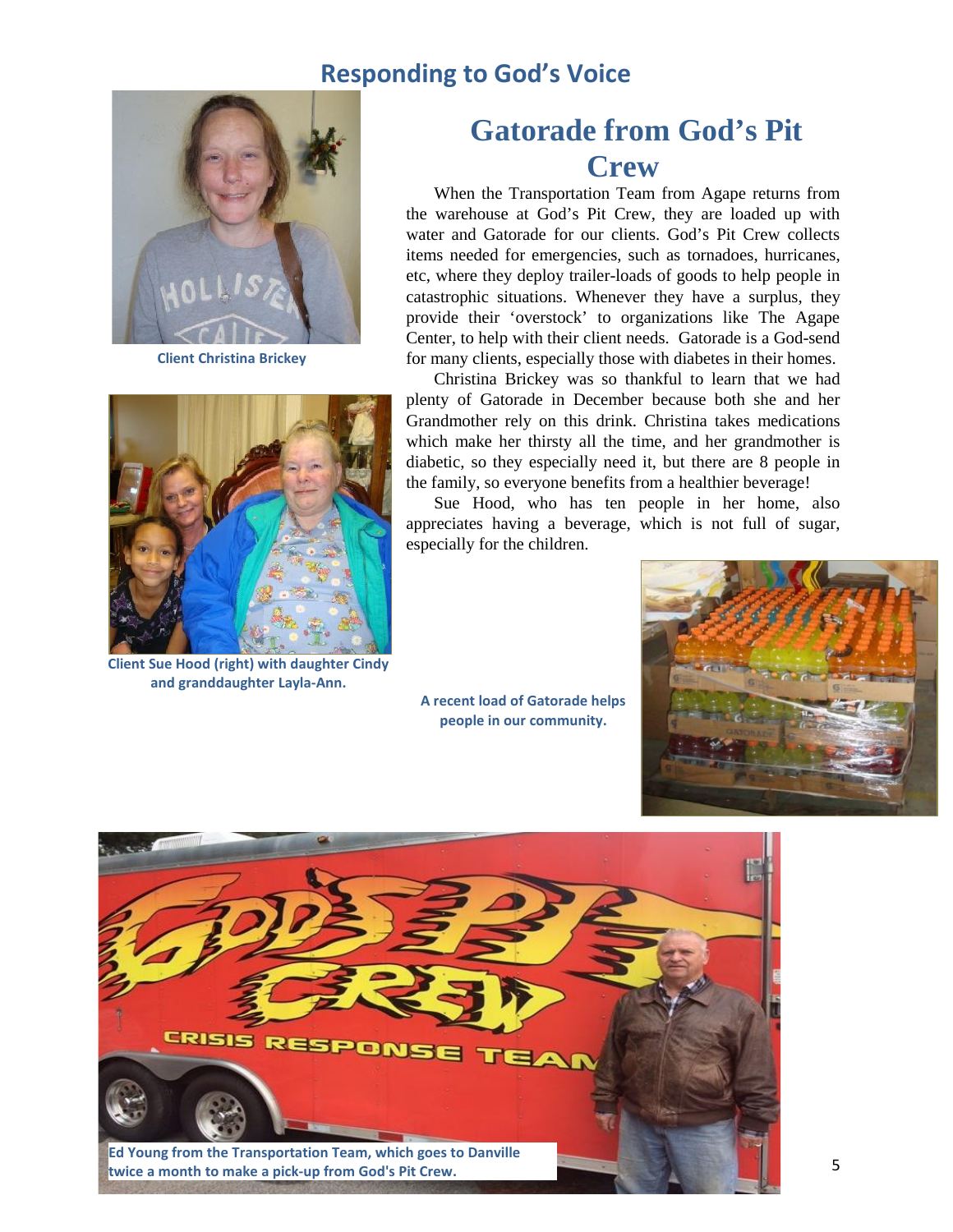# **RESPONDING TO GOD'S VOICE**

#### **Blessed to Bless Others**

Former Agape client, Brian Childress, has not stopped serving since he landed his job with the Salvation Army of Roanoke last summer. His official position is Bookkeeper but he seeks out ministry opportunities as well. His recent



#### **Brian Childress**

projects included the Salvation Army's Christmas Kettles and their Angel Tree program.

In addition to a busy work schedule, Brian is excited about his church's efforts to reach out to the community. Inner Faith Fellowship Ministries in Rocky Mount provides children's winter outer clothing as they collect new or gently used jackets and coats. The church also contributes financially, in order to bring a supply of jackets for children to protect against the cold winter weather to The Agape Center. He and his wife, LeShonika, are very involved in their church and Brian says, "we feel blessed that God has provided for us so that we can help others."

### **Agape Strategic Planning Committee Seeking God's Future**

How does an organization relying on the Holy Spirit's direction plan for the future? In truth, how can any organization actually plan for the future!

However, as stewards of the resources God has placed before The Agape Center, and in order to more effectively serve those who come to our doors, that is exactly what the recently formed Strategic Planning Committee is attempting to do. Having only been in the present location since 2013, the building is taxed with growing pains as client numbers continue to grow.

The Committee is Chaired by Don Frase, long-time Board Member and Treasurer. Other Committee members are: Sue Lipscomb, Executive Director; Jack Lipscomb, Facilities Manager; Carl Grove, Board President; Marti Anderson and Jan Hogle, Board Members; Glenn Preston, Agape Mentor and retired fundraising professional. The Committee will receive input from the Client Focus Group, which will be held on January 29 and led by Jan Hogle, and from volunteers at their Spring Training held on Saturday, February 20, 2016. Individuals who have input may contact Sue Lipscomb directly. The Committee will present its recommendations to the Agape Board in April, 2016.

#### **Agape Volunteer publishes Russian language version of her book**

*Editor's Note: Karen Baker volunteers at Agape as Communications Manager, Mentor, and Floor Supervisor.*

Karen Baker, local author of *The Balkars of Southern Russia and Their*

*Deportation (1944-1957)* has just released the Russian-language version of this book. Getting this published in another language and in another country took a great deal of collaboration with people from several countries. "It would have been ideal to publish in Nalchik, the capital city of the Balkar nation in the Republic of Kabardino-Balkaria. However, with the violence, corruption, terrorism and general unrest in this area, all of the bookstores had been closed and local publishers had no method of distribution," she said. "It took the miracles of modern technology to process this entire project electronically, given that Karen Baker does not live in Russia, nor does she speak the Russian language. However, it is the language *( Balkar Book continued on page 7)*



**Karen Baker with the Russian version of her book.**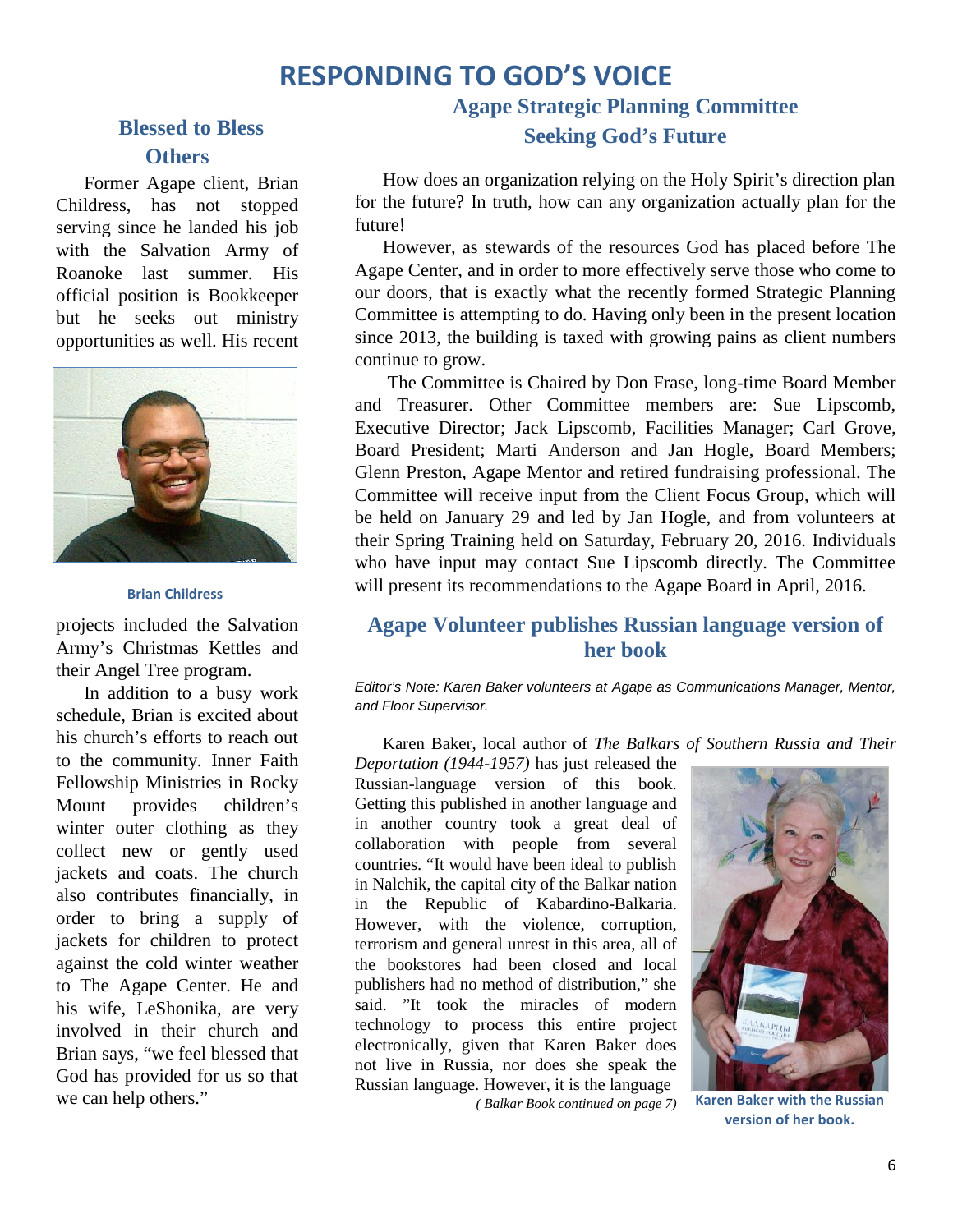# **RESPONDING TO GOD'S VOICE**

#### *(Balkar Book continued)*

of the marketplace for the Balkars, so getting it to them in a language they could read, was very important. The translator for the project was a Russian woman from Kazakhstan who now lives in Southeast Asia. The editor was in Kazakhstan, and the publisher was in Belarus. Thus, the electronic methods of document transfers, money transfers, and communication were critical. The original book itself was the product of many people, particularly a local man named Mustafa who had connections throughout his nation, and introduced Baker to people who had either personally gone through the deportation, or whose parents had.

"The people I interviewed were very anxious to tell their stories, and seemed to have a keen recollection of their experiences, even though the event occurred over seventy years ago. I also received great encouragement to even tackle this project, particularly from a man named Boris, who had taught high school English in his village. He had learned to read and write English, but had never encountered an American English speaker until I met him.

He was overjoyed to have achieved his life dream of meeting a native (American) English speaker. He actually speaks very good English, and we were able to communicate very well," Baker continued.

As a result of the book now being available to the Balkars, Baker has been invited to speak at the Pedagogical University of Nalchik in March, 2016, marking the 72nd anniversary of the deportation. Her presentation will be attended by faculty, students,

academia, government officials, historians and intelligentsia of the Balkar community. The sale of the English version and individual contributions provided the funds for the Russian version. All proceeds from the sale of both

versions will continue to be used to serve the Balkar people in various projects.

The author receives no remuneration from this book. Baker is often asked the purpose of writing this book. She says, "It was, writing this book. She says, It was,<br>first of all, to document what had happened and why it had happened. The Balkars I met felt that they had **TURKEY** suffered in secret – they wanted the world to know what had happened to them. Secondly, I felt if I could introduce this small nation of people who lived in the majestic Caucasus Mountains, and if I could communicate the human side of this suffering along-side their proud history, their cultural



**The Balkars are a tribe that lives in the North Caucasus region of southern Russia, just north of the country of Georgia.**

accomplishments, and their magnificent hospitality, it would be a service to others who might travel to this part of the world, either as tourists or as missionaries"**.**

One of the most rewarding things that happened as a result of the book was expressed to Baker earlier this year. A pastor to college students from Alabama was leading a group on a mountain-climbing trip to the Caucasus Mountains, the location of the Balkars. As he was preparing for the trip, the tour host suggested that the participants read the book, to become acquainted with the Balkars, whom they would undoubtedly encounter.

*(Balkar Book continued on p. 8)*

#### **Walkie-Talkies Soon to be a Thing of the Past**

By the time you read this newsletter, the front desk and the pantry will be speaking electronically, no longer using the walkie-talkies that have been standard communication for the past several years.*(Walkie-Talkies continued page 8)*



**Will McCullers trained floor supervisors and pantry team leaders before beginning practice.**